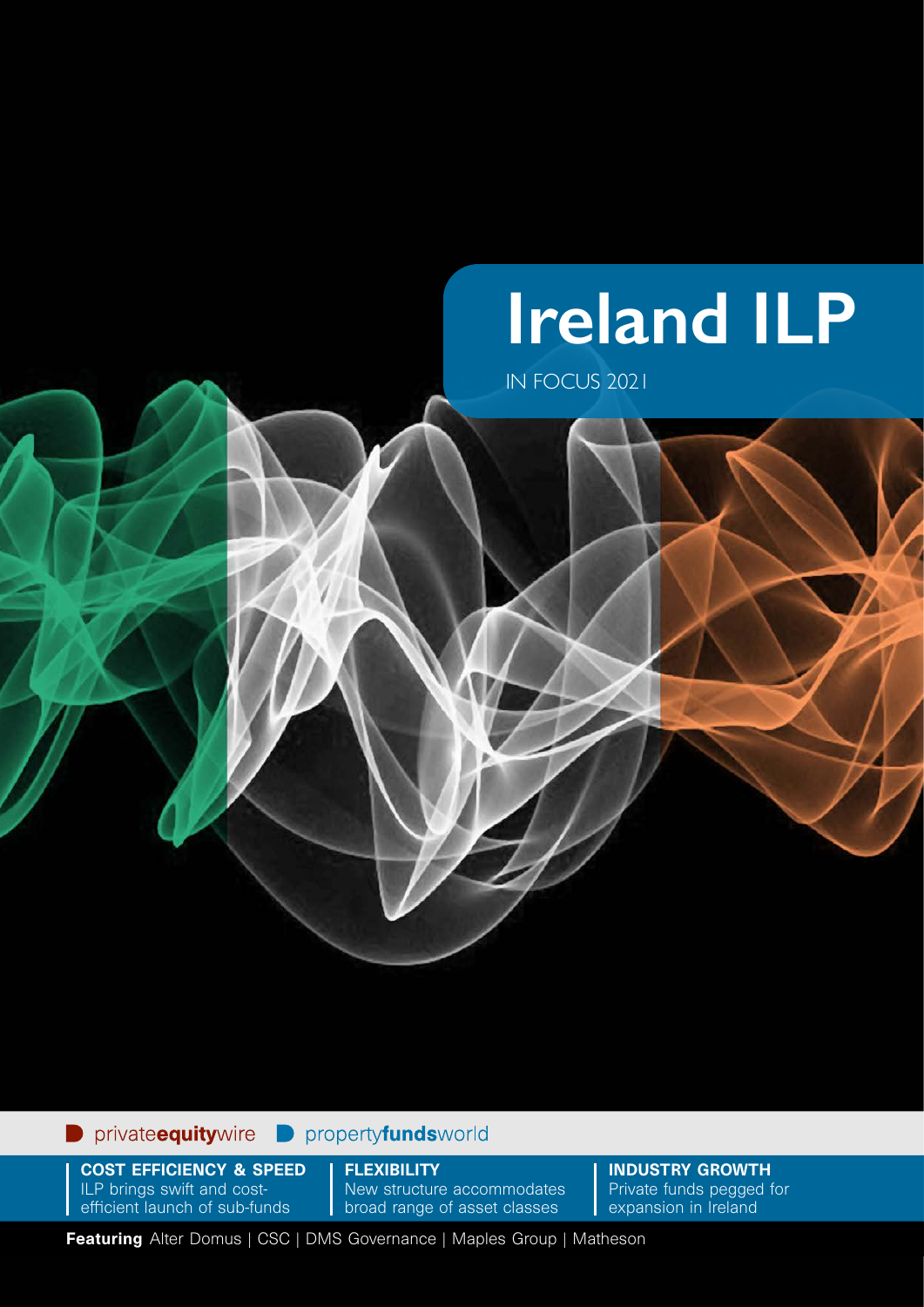### ALTER DOMUS



## Maximising the growth potential

Interview with Ross McCann

various market forces are driving prospects for alter-<br>
native managers globally, with Ireland being a key<br>
destination. Persistent low interest rates are push-<br>
ing institutional investors toughle alternative appets. This native managers globally, with Ireland being a key ing institutional investors towards alternative assets. This, coupled with the Covid pandemic further curtailing appetite for bank lending, has created opportunities for managers, particularly in the debt/credit spheres.

In Ireland, accelerated growth is expected to come from the private funds sector, following the launch of the enhanced Investment Limited Partnership (ILP) in December 2020.

From its perspective, Alter Domus is poised to make the most of this new development and support its existing and prospective clients with "full-suite" offerings under one roof. The firm is due to open a depositary business under new Irish regulatory guidance for Depositary of Assets Other than Financial Instruments ("DAoFI"), which is expected to directly complement the launch of the ILP. The firm is also adding an Irish ManCo business to provide AIFM services and complete the full service offering.

The ability to provide a full service solution is a compelling component for the 1,000 or so managers who are

already in Ireland and want to do business in the jurisdiction. It will put Alter Domus in strong stead for 2021 and beyond. It was also well-timed in terms of the Covid recovery and will help accelerate the firm's momentum over the course of the year.

Ross McCann, Head of Fund Services, Ireland, comments: "Locally, we have been setting up our firm to take advantage of the anticipated new business coming from private funds here in Ireland. This involves us expanding our service line to have an even stronger administration and corporate services offering. We are also due to open a ManCo business, in addition to the real assets depositary." Alter Domus is making these additions to bolster its efforts in offering managers a one-stop-shop.

Discussing the way the business adapted and reacted to the pandemic, McCann outlines: "After an initial pause in March 2020, we ramped up our recruitment in Ireland and have been successfully onboarding people remotely, with 80 new hires in 2020 and an additional 100 this year. It hasn't been without its challenges, but it's really positive that the business has continued to grow strongly over this period. Looking ahead at 2021, we see further growth.